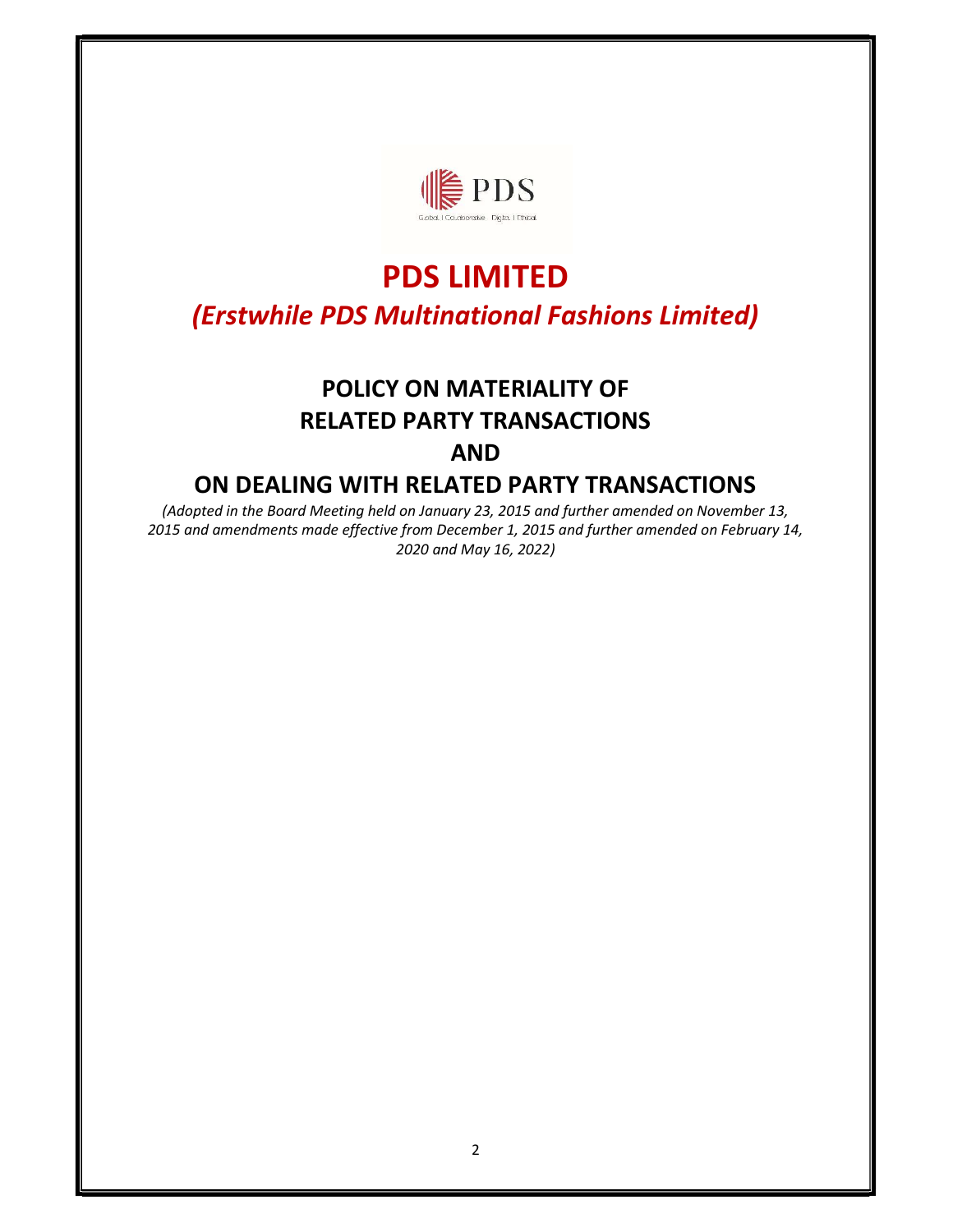#### 1. PURPOSE

This policy aims to determine the materiality of Related Party Transactions and to deal with Related Party Transactions.

This policy is framed in accordance with Regulation 23 of the SEBI (Listing Obligations and Disclosure Requirements) Regulations, 2015, Section 188 of the Companies Act, 2013 read with Rules made there under and amendments thereon.

#### 2. OBJECTIVE

The SEBI (LODR) Regulations, 2015 mandates formulation of a policy on materiality of Related Party Transactions and also on dealing with Related Party Transactions. This Policy has been framed for complying with this requirement.

The objective of this policy is to ensure proper approval, disclosure and reporting of transactions as applicable, between the Company and any of its related parties in the best interest of the Company.

#### 3. SCOPE

This Policy shall be applied in:

- a. Identifying Related Parties, updating and maintaining the database of such persons/entities;
- b. Identifying the Ordinary Course of Business and Arms' Length Transactions in relation to the Company and such persons/entities;
- c. Identifying Related Party Transactions ("RPT")
- d. Obtaining approval/ratifications (as the case may be) for entering into any transactions with such Related Parties;
- e. Obtaining disclosures from the Directors who are interested either directly or indirectly in the RPT and refraining such Directors from participating in the discussions related to RPT;
- f. Documenting the Arms' Length pricing of transactions; and
- g. Disclosing these transactions in Annual Report or any such documents as prescribed under the applicable Laws.

#### 4. EFFECTIVE DATE

In the context of the aforesaid objectives, the Board had formulated and adopted Policy on Related Party Transactions at its meeting held on 23<sup>rd</sup> January, 2015. Further, the Board at its meeting held on 13th November, 2015 formulated and adopted the Policy on Materiality of Related Party Transactions and Dealing with Related Party Transactions and this policy substituted with earlier policy and made effective from December 1, 2015 and April 1, 2020. This Policy was last amended by the Board at its meeting held on May 16, 2022.

#### 5. DEFINITIONS

a) "Act" means Companies Act, 2013 and the Rules framed thereunder, including any modifications, amendments, clarifications, circulars or re-enactments thereof.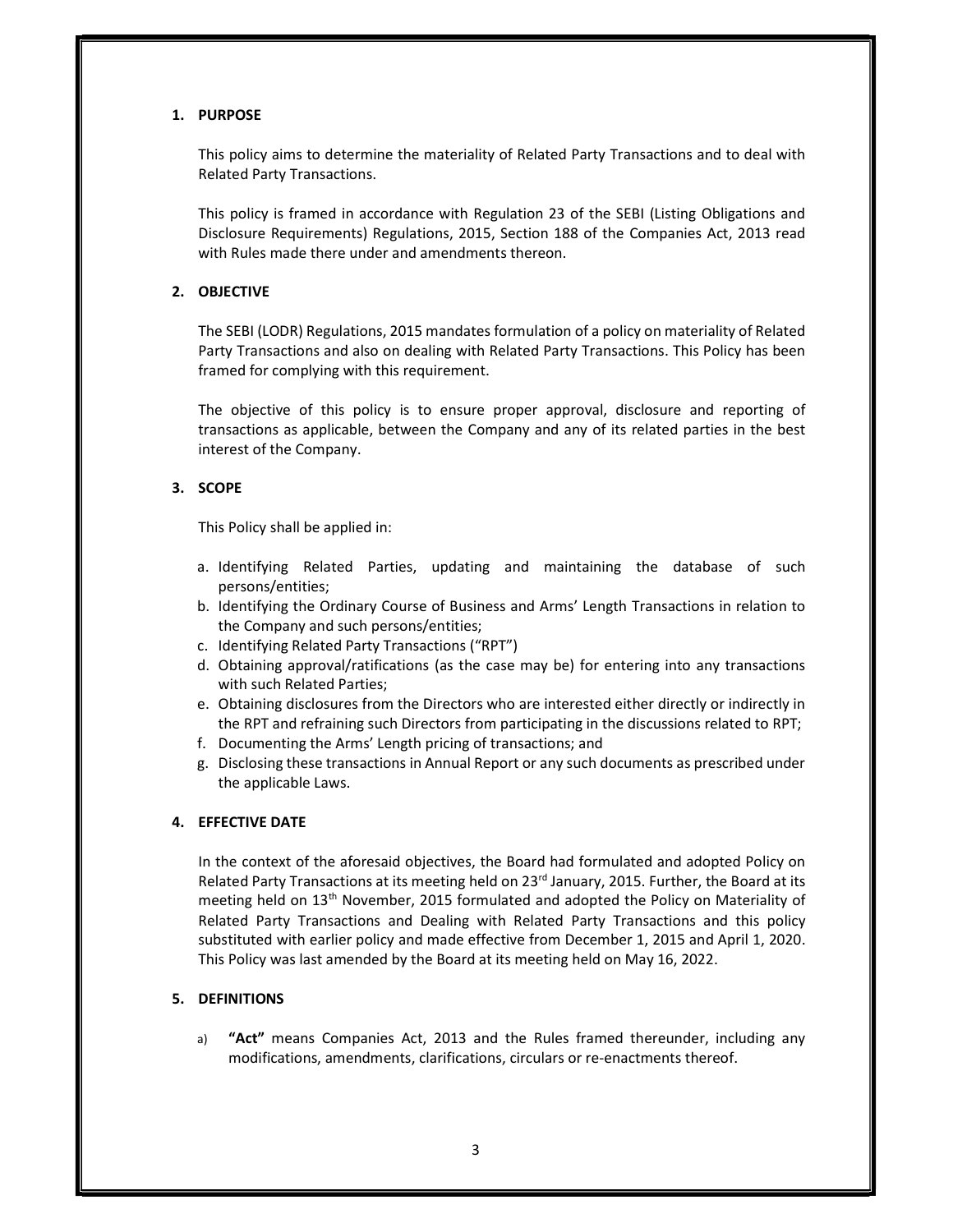- b) "Arm's Length Basis" means a transaction between two related parties that is conducted as if they were unrelated, so that there is no conflict of interest. For determining Arm's Length basis, guidance may be taken from the transfer pricing provisions under the Income Tax Act, 1961.
- c) "Audit Committee" means the Audit Committee of the Board constituted from time to time under the provisions of Regulation 18 of the Listing Regulations and Section 177 of the Companies Act, 2013.
- d) "Board" or "Board of Directors" means Board of Directors of PDS Limited.
- e) "Company" means PDS Limited.
- f) "Key Managerial Personnel" means the Key Managerial Personnel of the Company in terms of the Act.
- g) "Listing Regulations" means SEBI (Listing Obligations and Disclosure Requirements) Regulations, 2015 of the Company and amendments thereto from time to time.
- h) **"Material Related Party Transaction"** is a transaction with a related party which shall be considered material if the transaction / transactions to be entered into individually or taken together with previous transactions during a financial year exceeds Rs. 1,000 cr or 10% of the annual consolidated turnover of the Company as per last audited financial statements of the Company whichever is lower. However, a transaction involving payments made to a related party with respect to brand usage or royalty shall be considered material if the transaction(s) to be entered into individually or taken together with previous transactions during a financial year, exceed five percent of the annual consolidated turnover of the Company as per the last audited financial statements of the Company
- i) "Material Modification to Related Party Transaction" means the following:
	- (a) In case the modification is resulting into a change of more than 10% in the amount of the transaction originally approved;
	- (b) Modification in material terms and conditions of a related party transaction including non-financial terms such as modifications in the credit period, scope of contract etc.;
	- (c) Any other modification which as per the directions of the Audit Committee may be determined as material on case to case basis.
- j) "Policy" means the current Policy on Materiality of Related Party Transactions and on Dealing with Related Party Transactions, including amendments, if any from time to time.
- k) "Related Party" means related party as defined in the Listing Regulations which is as follows:

An entity shall be considered as related party if:

(i) Such entity is a related party under Section 2(76) of the Act; or

(ii) Such entity is a related party under the applicable accounting standards."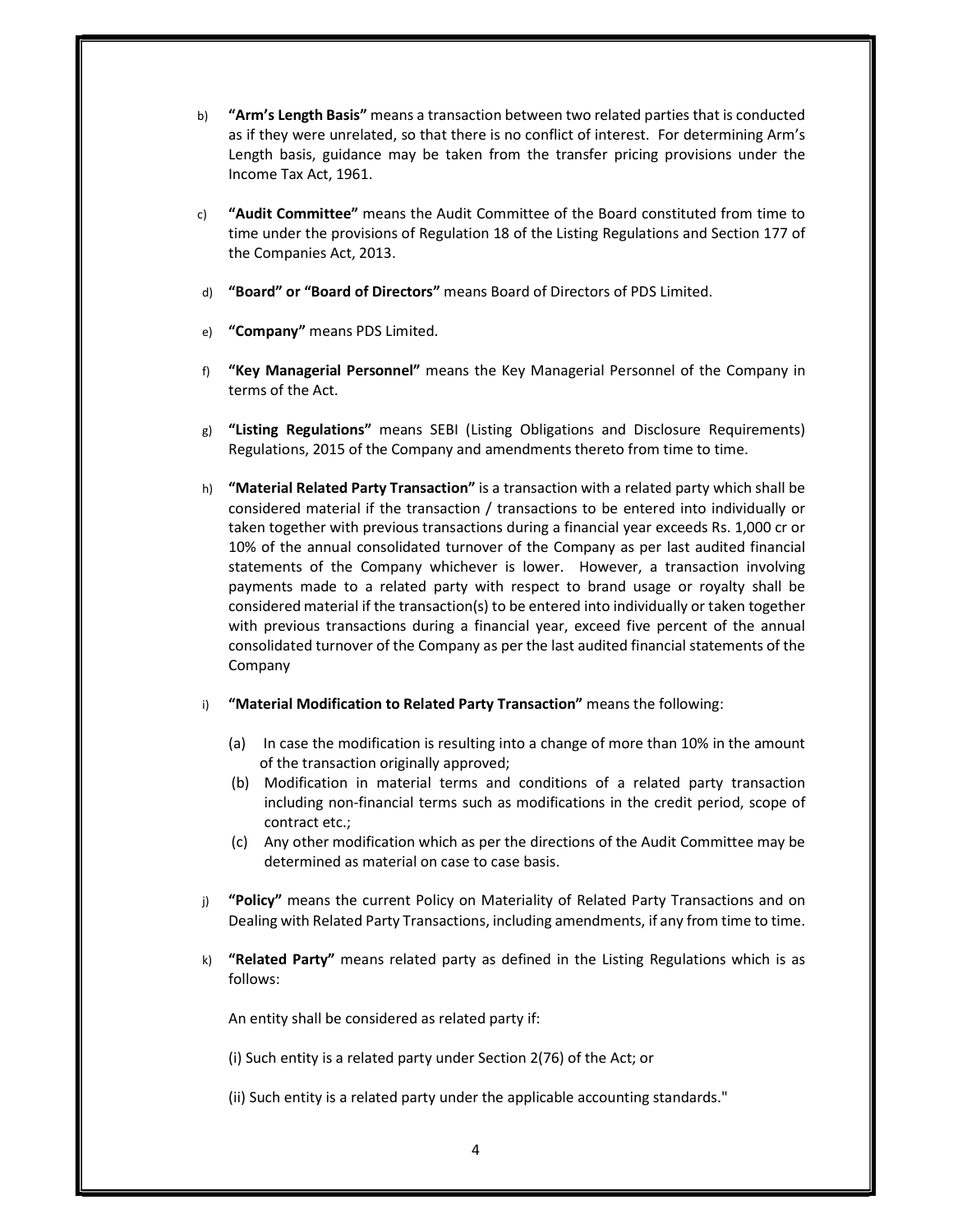Provided that following shall also be deemed to be a related party:

- (a) any person or entity forming a part of the promoter or promoter group; or
- (b) any person or entity, holding equity shares :
	- (i) of twenty percent or more; or
		- (ii) of ten percent or more, w.e.f. April 01, 2023

in the company either directly or indirectly on beneficial interest basis as provided under section 89 of the Companies Act, 2013, at any time, during the immediate preceding financial year.

- f) "Relative" or "Relatives" means a relative as defined under the Act
- g) "Related Party Transaction" means any transaction involving a transfer of resources, services or obligations, regardless of whether a price is charged, between:
	- (i) the Company or any of its subsidiaries on one hand and a related party of the Company or any of its subsidiaries on the other hand; or
	- (ii) the Company or any of its subsidiaries on one hand and any other person or entity on the other hand, the purpose and effect of which is to benefit a related party of the Company or any of its subsidiaries, w.e.f. April 01, 2023.

Explanation: A "transaction" with a Related Party shall be construed to include single transaction or a group of transactions in a contract.

Provided that the following shall not be a related party transaction:

- (a) The issue of specified securities on a preferential basis, subject to compliance of the requirements under the SEBI (Issue of Capital and Disclosure Requirements) Regulations, 2018;
- (b) Following corporate actions by the Company which are uniformly applicable / offered to all shareholders in proportion to their shareholding:
	- i. payment of dividend;
	- ii. sub-division or consolidation of securities;
	- iii. issuance of securities by way of a rights issue or bonus issue; and
	- iv. buy back of securities.

Note: i) Unless the context otherwise requires, words and expressions used in this Policy and not defined herein but defined in the Act or Listing Regulations shall have the meaning respectively assigned to them therein.

ii) Words imparting the singular shall include the plural and vice versa. Words imparting a gender include every gender.

#### 6. APPROVAL OF RELATED PARTY TRANSACTIONS

#### I. Prior Approval of Audit Committee

All Related Party Transactions and subsequent Material Modifications to Related Party Transactions shall require prior approval of Audit Committee except such transactions which are exempt from such approval requirement.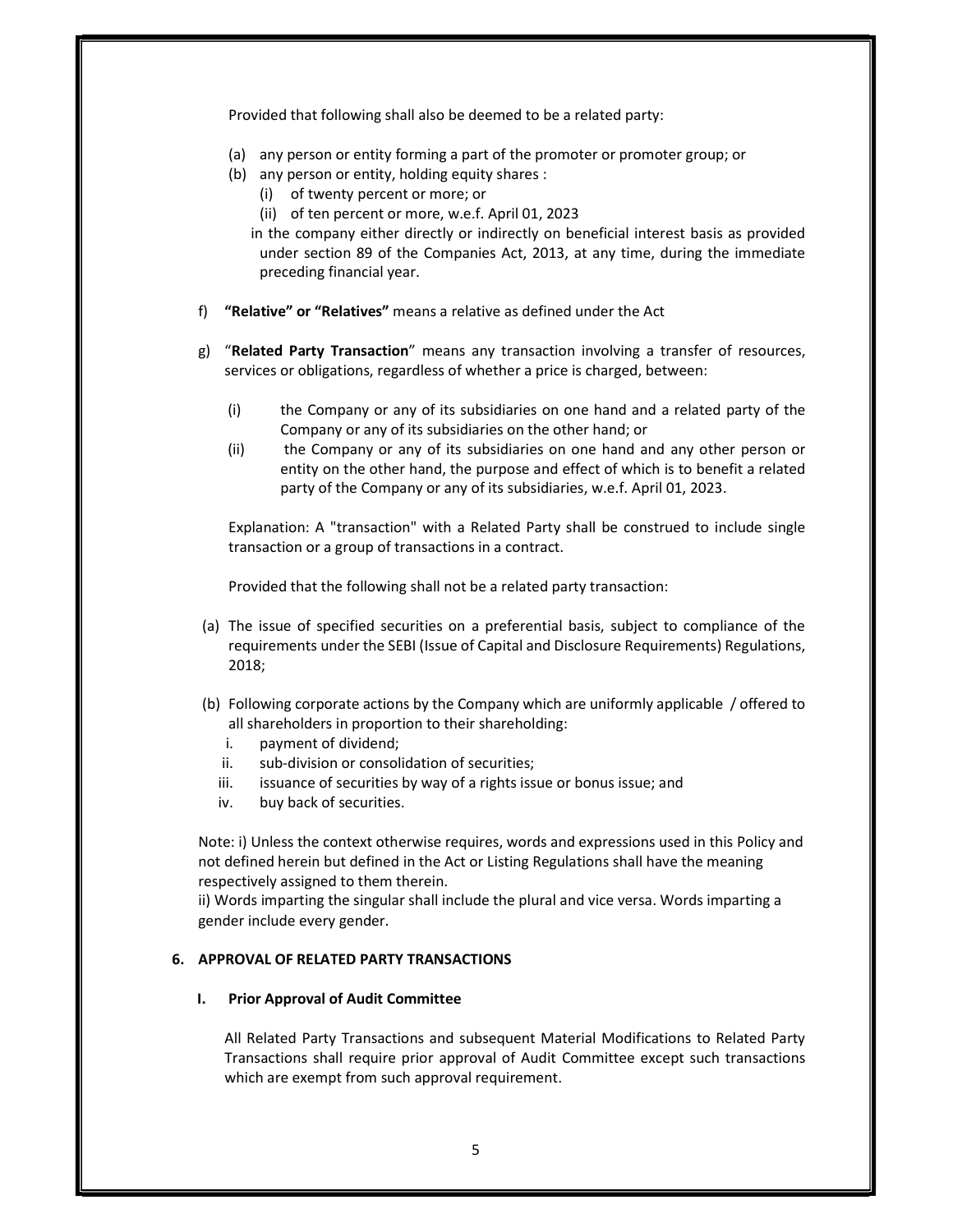#### II. Omnibus Approval

The Audit Committee may grant omnibus approval for Related Party Transactions proposed to be entered into by the Company subject to the following conditions, namely:

- a) the Audit Committee shall lay down the criteria for granting the omnibus approval in line with the Policy on Related Party Transactions of the company and such approval shall be applicable in respect of transactions which are repetitive in nature;
- b) the Audit Committee shall satisfy itself regarding the need for such omnibus approval and that such approval is in interest of the Company.
- c) Such omnibus approval shall specify:
	- a. Type, material terms and particulars of the proposed transaction;
	- b. Name of the related party and its relationship with the Company or its subsidiary, including nature of its concern or interest (financial or otherwise);
	- c. Tenure of the proposed transaction (particular tenure shall be specified);
	- d. Value of the proposed transaction;
	- e. The percentage of the Company's annual consolidated turnover, for the immediately preceding financial year, that is represented by the value of the proposed transaction (and for a RPT involving a subsidiary, such percentage calculated on the basis of the subsidiary's annual turnover on a standalone basis shall be additionally provided);
	- f. If the transaction relates to any loans, inter-corporate deposits, advances or investments made or given by the listed entity or its subsidiary:
		- i. details of the source of funds in connection with the proposed transaction;
		- ii. where any financial indebtedness is incurred to make or give loans, intercorporate deposits, advances or investments,
			- nature of indebtedness;
			- cost of funds; and
			- tenure;
		- iii. applicable terms, including covenants, tenure, interest rate and repayment schedule, whether secured or unsecured; if secured, the nature of security; and
		- iv. the purpose for which the funds will be utilized by the ultimate beneficiary of such funds pursuant to the RPT.
		- g. Justification as to why the RPT is in the interest of the Company;
		- h. A copy of the valuation or other external party report, if any such report has been relied upon;
		- i. Percentage of the counter-party's annual consolidated turnover that is represented by the value of the proposed RPT on a voluntary basis;
		- j. Any other information that may be relevant

 Provided that where the need for Related Party Transaction cannot be foreseen and aforesaid details are not available, Audit Committee may grant omnibus approval for such transaction subject to their value not exceeding Rs. 1 Crore per transaction.

d) the audit committee shall review, at least on a quarterly basis, the details of related party transactions entered into by the Company pursuant to each of the omnibus approvals given.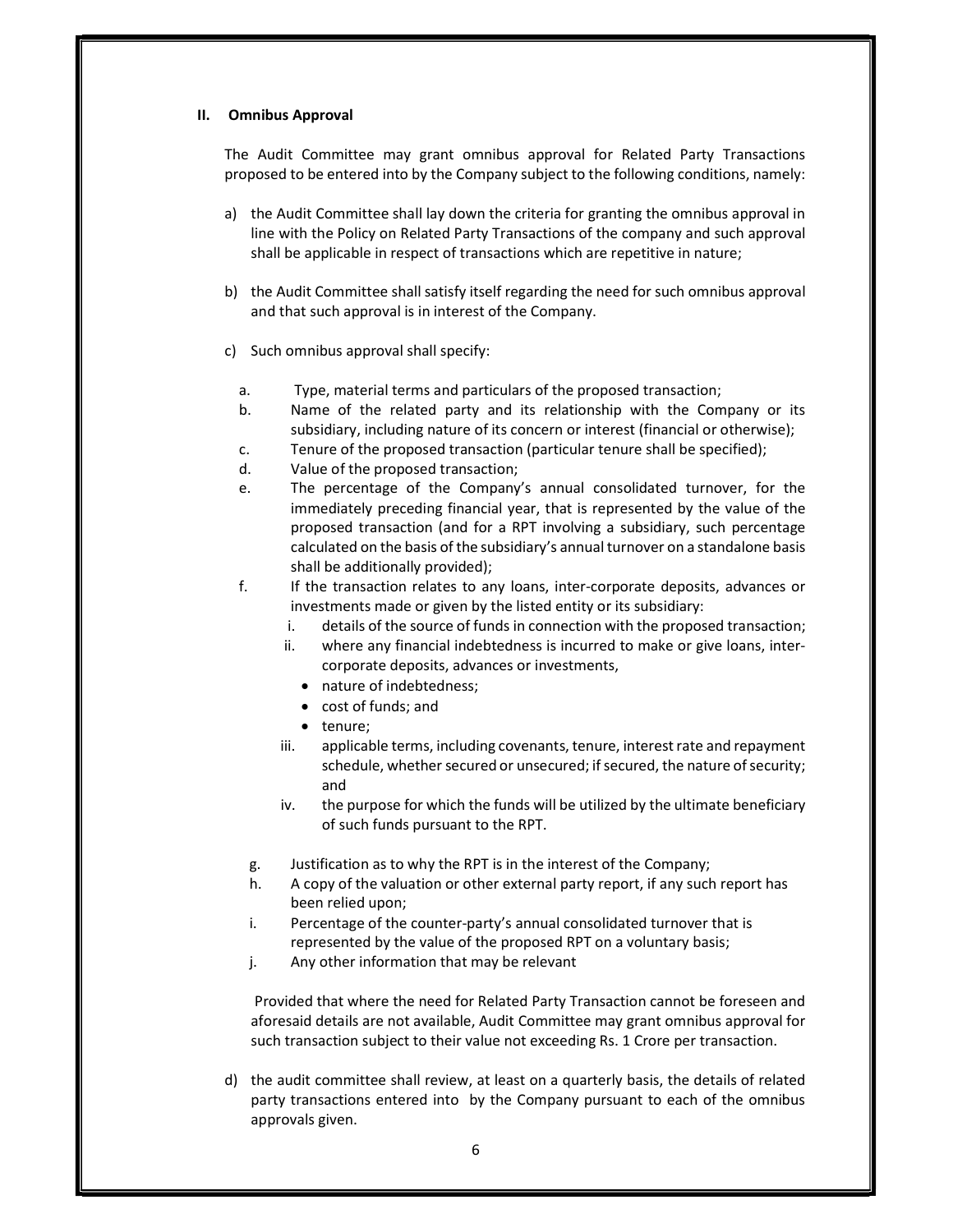- e) such omnibus approvals shall be valid for a period not exceeding one year and shall require fresh approvals after the expiry of one year:
- f) The audit committee shall also review the status of long-term (more than one year) or recurring RPTs on an annual basis and such other conditions as the Audit Committee may deem fit
- g) Only those members of the audit committee, who are independent directors, shall approve the related party transactions

#### III. Shareholders' Approval

All Material Related Party Transactions and subsequent Material Modifications to Material Related Party Transactions shall require prior approval of the shareholders through resolutions and the Related Parties shall abstain from voting on such resolutions whether the entity is a related party to the particular transaction or not.

#### IV. Exemptions from approval

The following Related Party Transactions shall not require prior approval/approval of Audit Committee or Shareholders, as may be applicable:

- i. Transactions entered into between the Company and its wholly owned subsidiary whose accounts are consolidated with the Company and placed before the shareholders at the general meeting for approval.
- ii. Transactions entered into between two wholly owned subsidiaries whose accounts are consolidated with the Company and placed before the shareholders at the general meeting for approval
- iii. Transactions to which the subsidiary of the Company is a party but the Company is not a party, if the value of such transaction whether entered into individually or taken together with previous transactions during a financial year is not more than 10% of the annual consolidated turnover of the Company as per the last audited financial statements;
- iv. W.e.f. April 01, 2023, Transactions to which the subsidiary of the Company is a party but the Company is not a party, if the value of such transaction whether entered into individually or taken together with previous transactions during a financial year is not more than 10% of the annual standalone turnover of such subsidiary company as per its last audited financial statements; and
- v. Transactions to which the listed subsidiary of the Company is a party but the Company is not a party, if regulation 23 and sub-regulation (2) of regulation 15 of Listing Regulations are applicable to such listed subsidiary.